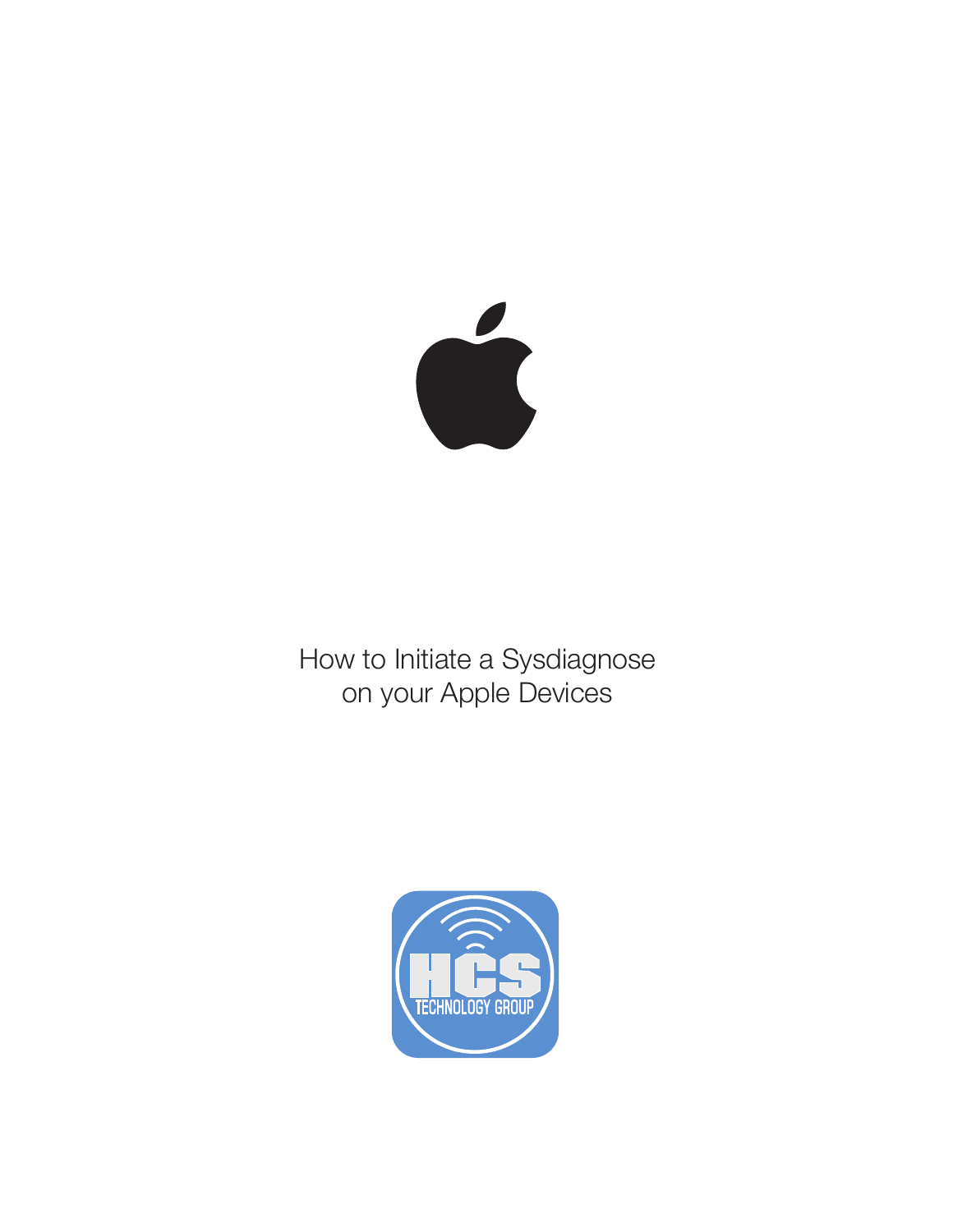

### What is Sysdiagnose?

Sysdiagnose is a utility on most Apple devices that can be used to gather system-wide diagnostic information. It includes logging from different services and reports on the state of systems. What is contained in a sysdiagnose will vary depending on what type of device and which version of the macOS, iOS, iPadOS, tvOS and watchOS.

#### What do you get?

Among the tools which have been run, and whose output has been collected for you may consist of the following:

- ps which lists information about all processes running at present, and its thread-aware variant
- fs\_usage which reports system calls and page faults related to filesystem activity
- spindump which profiles your entire system for a period of time
- vm\_stat which shows Mach virtual memory statistics
- top which displays sorted information about all processes running at present
- powermetrics which shows CPU usage statistics
- lsof which lists details of all open files
- footprint which gives memory information about processes
- vmmap and heap on process(es) using large amounts of memory, showing their virtual memory and heap allocations
- diskutil checking mounted drives
- gpt detailing GUID partition tables
- hdiutil checking mounted disk images
- BootCacheControl checking caches used during startup
- df checking disk free space
- mount checking mounted file systems
- netstat giving detailed network status
- ifconfig detailing network interfaces
- ipconfig detailing IP configuration
- scutil checking system configuration
- dig checking name service (DNS) lookup
- pmset detailing power management settings
- system\_profiler which compiles a full system profile just as the System Profiler app does
- ioreg gives details of all input and output devices registered with I/O Kit.

Decompressed, its reports will typically occupy over 200 MB with more than 1500 files and folders.

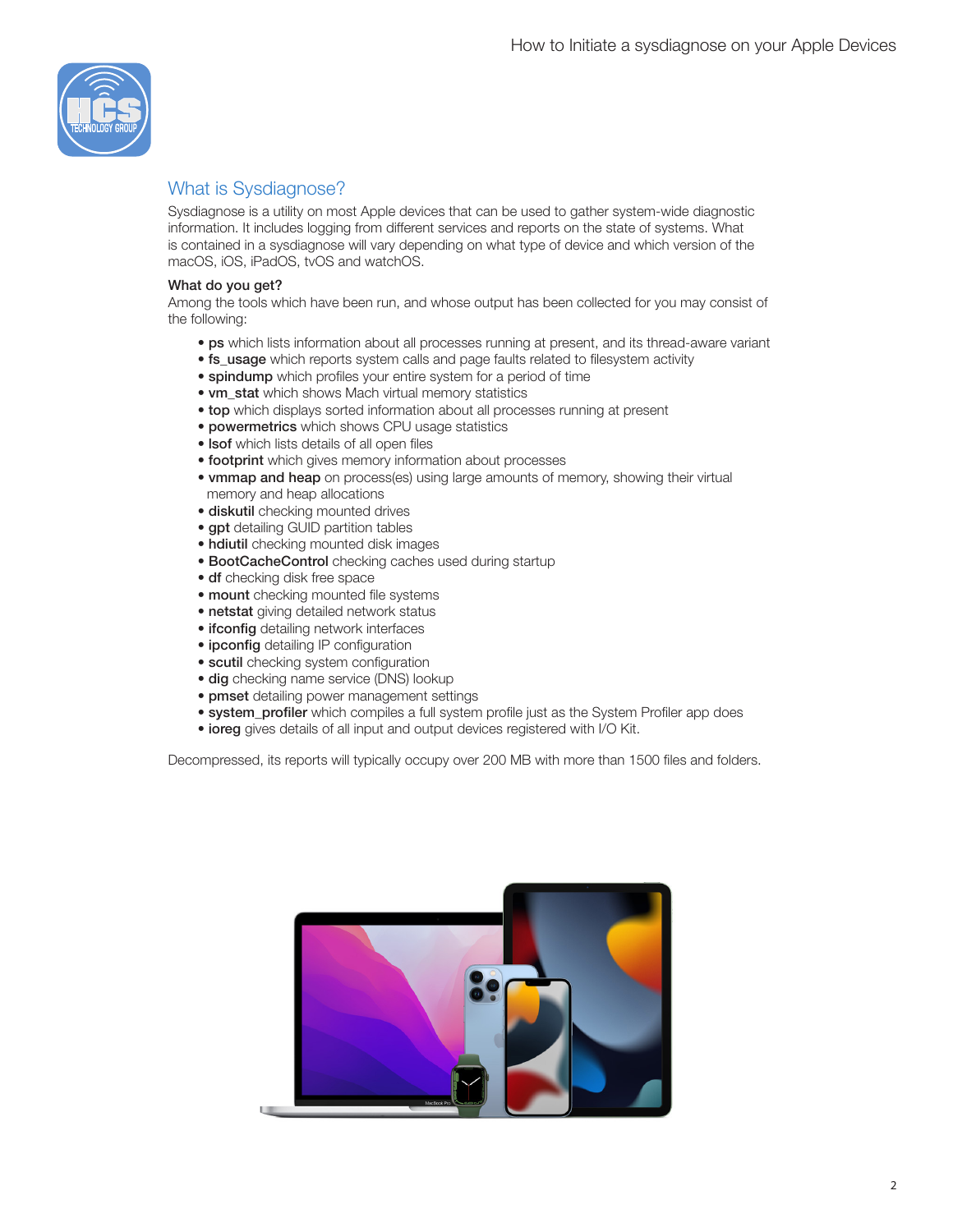

## How to Trigger a Sysdiagnose Manually

You can actually start gathering a system diagnostics log on your devices at any time using a "keychord" - a combination of keys or buttons pressed at the same time. On every kind of device, it can take several minutes for the sysdiagnose to finish running and compress all the log files for upload, so let it run for awhile in the problematic state before dismissing any dialogs, quitting apps, switching to other activities, etc.

#### On iPhones and iPads

With any iOS device, the keychord is three buttons together:

Both volume buttons + the Side or Top button (See figures below on where the buttons are located)

Press and hold all three buttons for about one second, then release. A screenshot should be taken at the same time. On an iPhone, you will also feel a short vibration when the sysdiagnose starts. The vibration will not occur on an iPad. Be careful not to hold the buttons too long, or you may trigger the screen for Power Off / Emergency SOS as well. If this happens, hit Cancel to exit back to the regular Lock Screen. Your sysdiagnose will continue running.

After the sysdiagnose has run for a minute or two, a notification will appear, asking if you want to file feedback. If you confirm, Feedback Assistant will launch into a new feedback report and your currently-running sysdiagnose will automatically be associated with it. You can finish writing the feedback right then, or save the draft to finish later. When you are done writing your feedback and submit it, the "live" sysdiagnose that you triggered will upload with it.

If you choose to cancel the notification, you can still add your sysdiagnose to a feedback report later, as described below.

Note that a sysdiagnose can be triggered on an iPhone or iPad while it is sitting at the Lock Screen. However, the alert will not appear and Feedback Assistant will not be able to launch. The sysdiagnose will still be accessible to you later (see page 5).

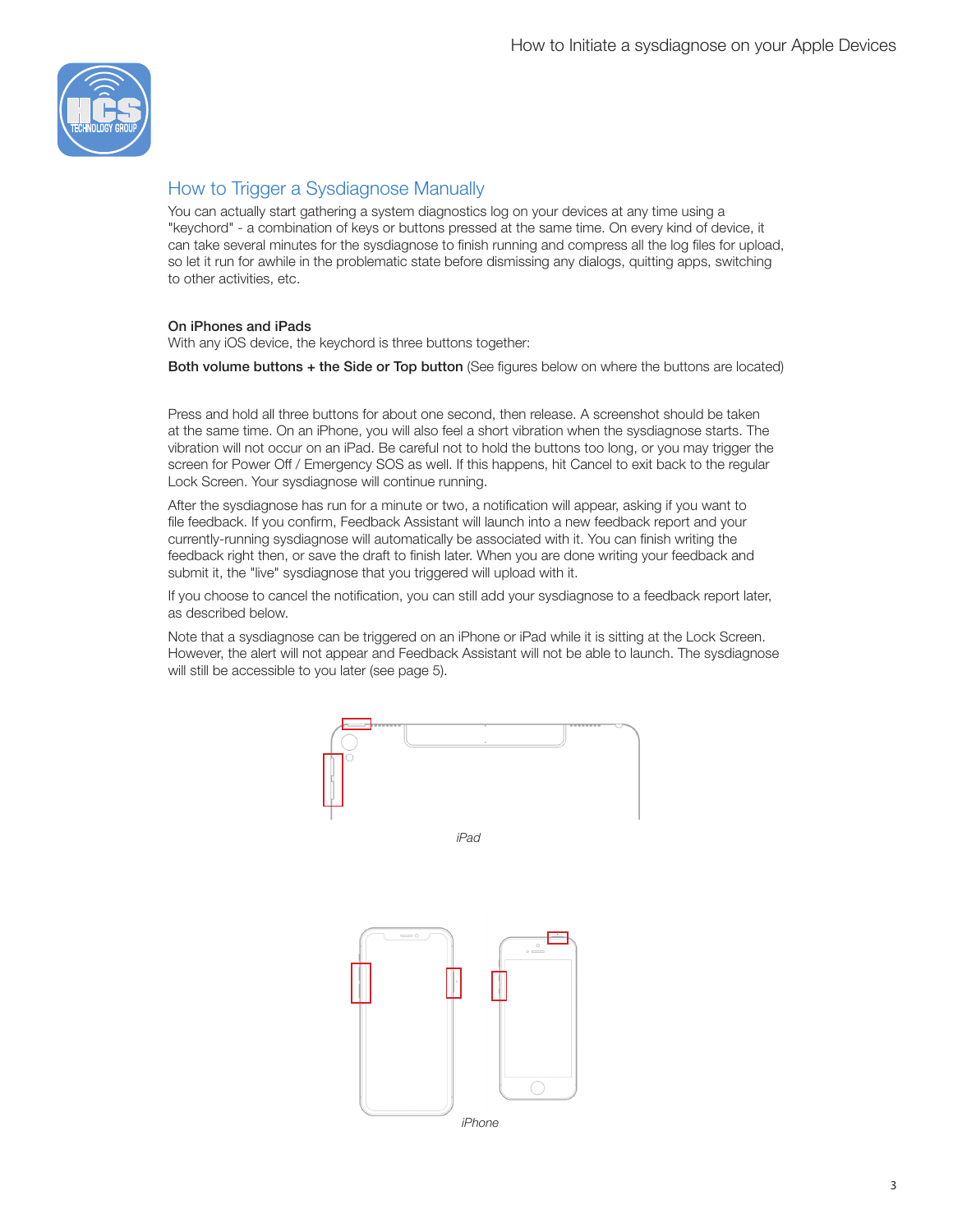

#### On Macs

With any desktop or laptop Mac, the keychord is always the same five keys together:

Shift + Command + Control + Option + period (see figure below)

Press all five keys at the same time. The screen should flash for a moment to indicate it has successfully begun.

After the sysdiagnose has run for a minute or two, a notification will appear, asking if you want to file feedback. If you confirm, Feedback Assistant will launch into a new feedback report and your currently-running sysdiagnose will automatically be associated with it. Although Finder will show you the location of your finished log file later, you do not need to drag it into your feedback report to link them. You can finish writing the feedback right then, or save the draft to finish later. When you are done writing your feedback and submit it, the "live" sysdiagnose that you triggered will upload with it.

If you choose to cancel the notification, you can still add your sysdiagnose to a feedback report later, as described below.

Note that a sysdiagnose can be triggered on a Mac while it is sitting at the login screen, unless the Mac is using FileVault. However, the alert will not appear and Feedback Assistant will not be able to launch. The sysdiagnose will still be accessible to you later (see page 5).



#### On Apple TVs

On 4th Generation and later Apple TVs, the keychord uses two buttons on the remote:

#### PLAYPAUSE + VOL – (See figures to the right)

Press and hold both buttons for 6 seconds, then release. A message will appear onscreen indicating that analytics are running. Then an alert will appear asking if you want to Export the log file. When you choose to export, you can AirDrop the log file to a macOS or iOS device, where you will be able to attach it from Feedback Assistant later (see page 5).



#### On Apple Watches

In order to enable sysdiagnose logging on an Apple Watch, you will first need to download and install the watchOS logging configuration profile (See page 6). Instructions are included at the end of this newsletter for the profile installation process. After you've installed the logging profile, your watch's keychord will be two buttons:

Side + Digital Crown (see figure to the right)

Press and hold both buttons for 2 seconds, then release. You should feel a haptic vibration to indicate it has successfully begun. When the sysdiagnose has finished collecting, it will sync the log file to the iPhone that it is paired with. This can take up to 15 minutes, so make sure the watch and phone both have sufficient power and are close to each other. You will then be able to attach the sysdiagnose in Feedback Assistant on your phone later (see page 5).

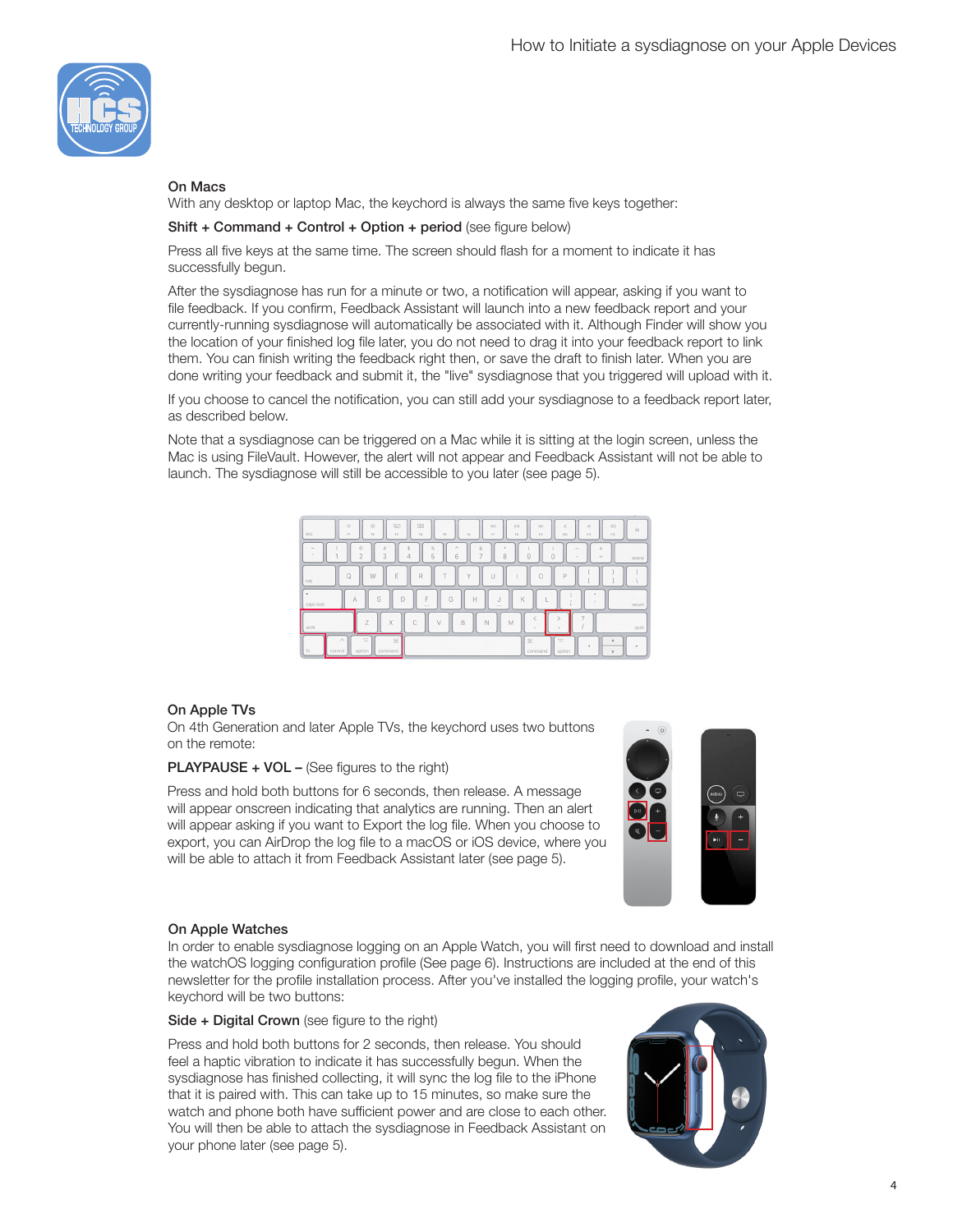

# Adding a Sysdiagnose to an Existing Feedback

#### On iPhones and iPads

If you start a manual sysdiagnose but choose to cancel the notification that appears, Feedback Assistant will not launch or start a new feedback report. However, when the sysdiagnose is done running, you can move it from the location where it is initially created into the Files app, where Feedback Assistant can select it later.

- 1. Go into Settings > Privacy > Analytics & Improvements > Analytics Data.
- 2. Scroll down the list of analytics files until you see the files that start with "sysdiagnose".
- 3. If there is more than one sysdiagnose, the file name also contains the date and time it was started.
- 4. Select the one you want to attach to a feedback report. There will be a share icon in the upper right corner.
- 5. Tap the share icon, then select "Save to Files".
- 6. Pick which Files location you want to save it to, then hit Save.

Any sysdiagnose that was captured on your Apple Watch and synced over can be found in the Analytics Data as well.

Later, when you are working on a feedback report in Feedback Assistant, you can then attach it to your feedback from Files by tapping on Add Attachment, then selecting Files as the location to get the attachment from. This is also how to attach a sysdiagnose from your Apple TV that was transferred to your iPhone or iPad using AirDrop.

#### On Macs

If you start a manual sysdiagnose but choose to cancel the notification that appears, Feedback Assistant will not launch or start a new feedback report.

However, when the sysdiagnose is done running, Finder will open a window to the location of the log file, in the /var/tmp directory. From there, you can drag it into any file attachment space in an existing feedback report in Feedback Assistant - in new feedback or one you've already submitted.

You can also access your feedback in a web browser by signing into feedbackassistant.apple.com and attaching the sysdiagnose there.

#### On Apple TVs

After you've chosen to Export your log files, you can AirDrop it to a Mac, where it will go into your Downloads folder, or to your iPhone or iPad, where it will be in the Files app. Then you can attach it to your feedback in Feedback Assistant for iOS or macOS as described above.

#### On Apple Watches

After the watch has had enough to time sync the sysdiagnose to its paired iPhone, you can find it in Analytics Data, then move it to Files and attach it in Feedback Assistant, as described above.

| $\Box$ tmp                                                                                                  | Ⅲ≎ | 需 > ①<br>◇                                               | $\gg Q$ | $12:21 - 7$   |                                       | $\Box$ $\in$ $\blacksquare$ |
|-------------------------------------------------------------------------------------------------------------|----|----------------------------------------------------------|---------|---------------|---------------------------------------|-----------------------------|
| cbrgbc_1.sqlite<br>cbrgbc_1.sqlite-shm<br>cbrgbc_1.sqlite-wal<br>kernel panics<br>sysdiagnose_21E258.tar.gz |    |                                                          |         | <b>← Back</b> | Data<br>งเดนพง=∠บ∠∠=บบ=บบ= เ∠บบบบ.ipa |                             |
|                                                                                                             |    |                                                          |         |               | sysdiagnose_2022.05.03_10-26-5 >      |                             |
|                                                                                                             |    | GZ                                                       |         |               | sysdiagnose_2022.05.03_10-30-5 >      |                             |
|                                                                                                             |    | sysdiagnose_2022.05.03_11-5<br>3-28-0400_7 21E258.tar.gz |         |               | sysdiagnose_2022.05.03_11-02-0 >      |                             |
|                                                                                                             |    | gzip compressed archive - 397.1<br>Information           |         |               | sysdiagnose 2022.05.03 11-05-2 >      |                             |
|                                                                                                             |    | sysdiagnose on a Mac                                     |         |               | sysdiagnose on iPhone                 |                             |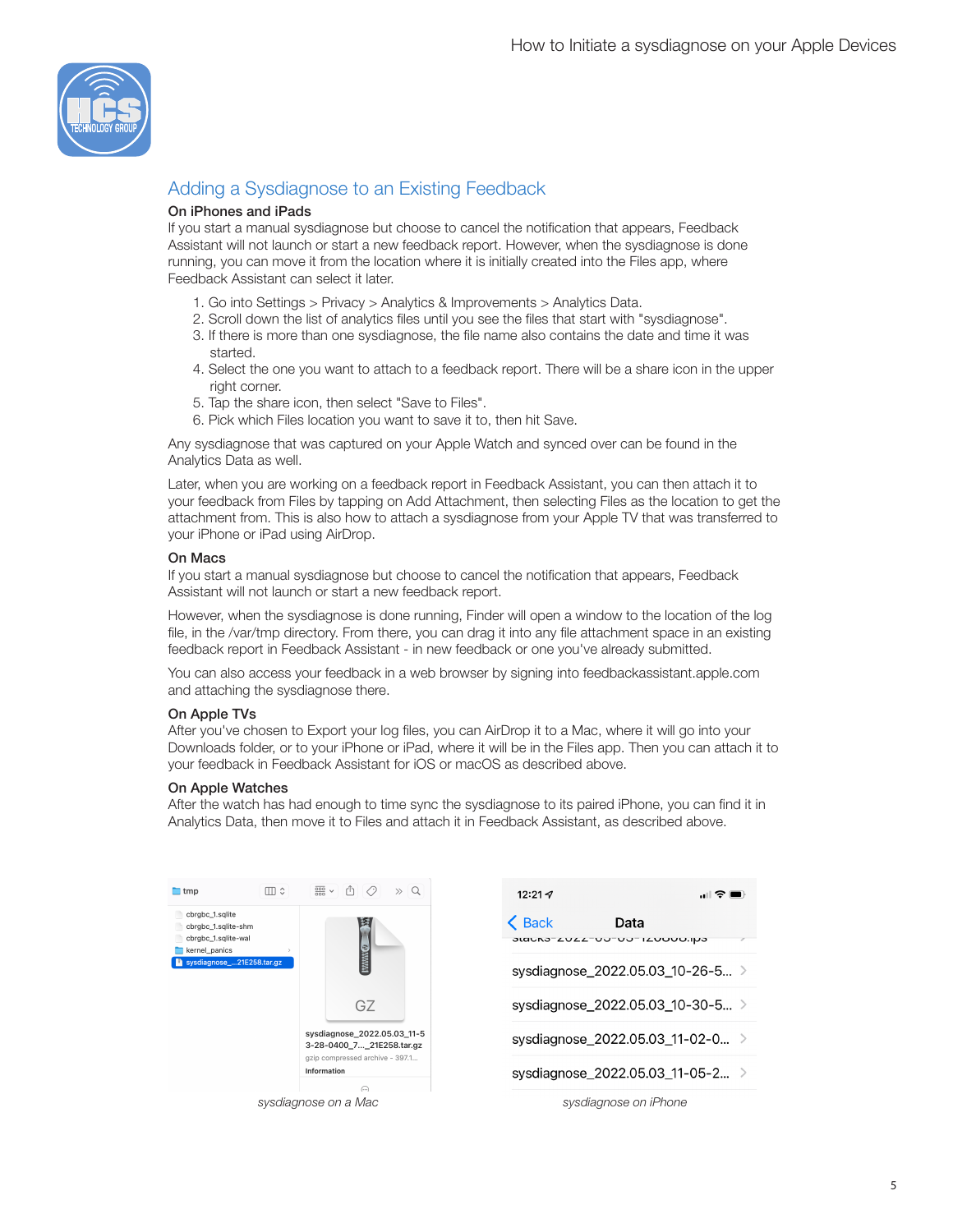

### Addendum: How to Install the watchOS sysdiagnose profile

Please follow these instructions in order to download and install the watchOS sysdiagnose configuration on your Apple Watch. Note that this profile automatically expires three days after being installed, so you will periodically need to re-install it if you need to submit more watchOS feedback.

1. On your companion iPhone, download the profile from this URL: https://appleseed.apple.com/sp/download/1014119

If you are a developer, you can download it from this URL instead:

https://developer.apple.com/services-account/download?path=/iOS/watchOS\_Logs/ watchOSlogging.mobileconfig

You will need to sign in with the Apple ID you use for accessing the Beta Program and submitting feedback.

- 2. The browser will tell you the website is trying to download a configuration profile. Allow it.
- 3. The phone will switch to an Install Profile pane in the Watch app, indicating you are able to install the WatchOS Logging Profile. Tap "Install". You will need to enter your phone's passcode.
- 4. The phone will then show you a consent form. Please read it. If you agree to the terms for submitting data as part of your feedback, tap "Install" in the corner again, then tap "Install" one more time when it appears at the bottom of the screen.
- 5. The profile is now installed. Tap "Done".